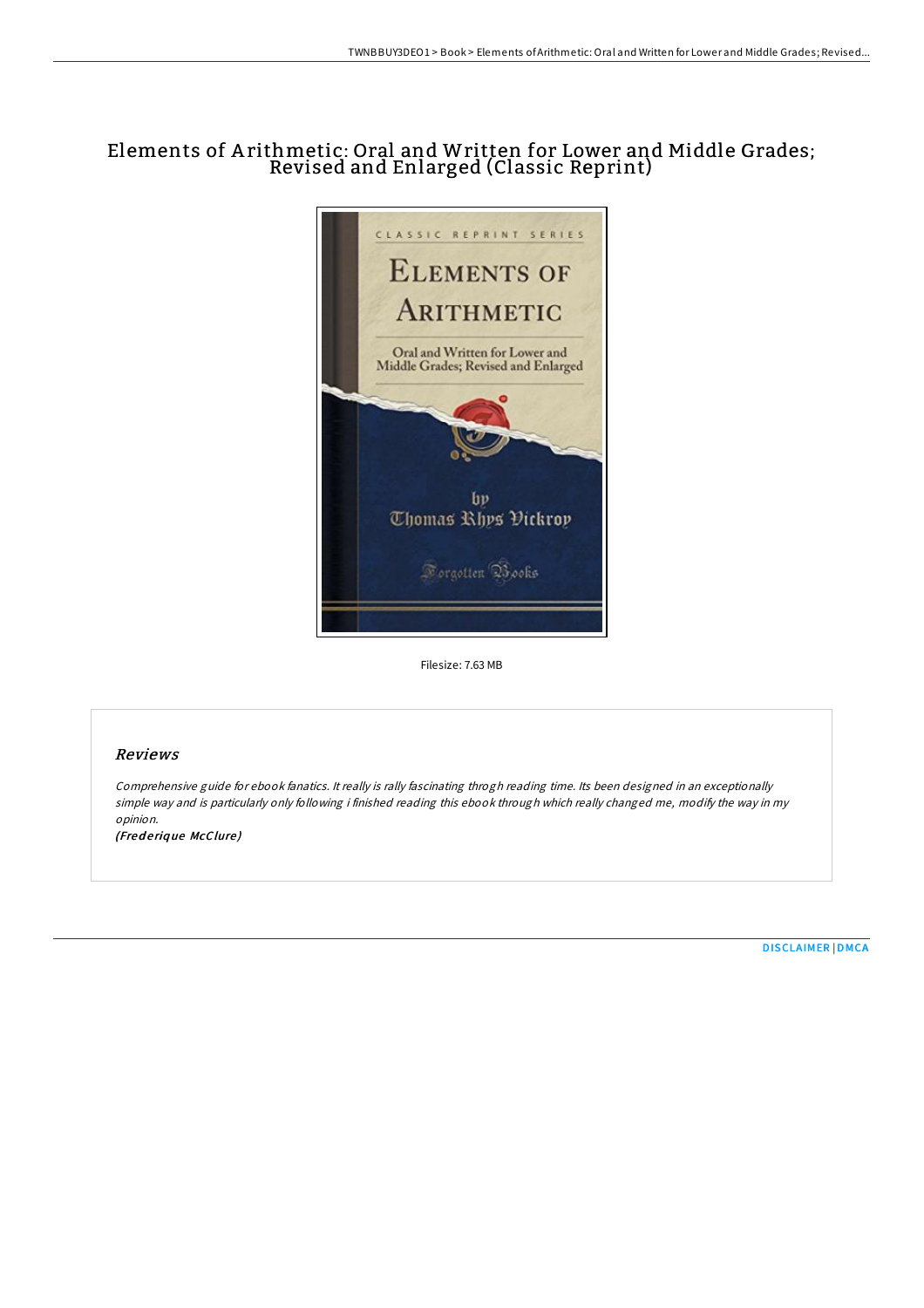## ELEMENTS OF ARITHMETIC: ORAL AND WRITTEN FOR LOWER AND MIDDLE GRADES; REVISED AND ENLARGED (CLASSIC REPRINT)



To save Elements of Arithmetic: Oral and Written for Lower and Middle Grades; Revised and Enlarged (Classic Reprint) PDF, you should refer to the hyperlink beneath and download the document or get access to additional information that are relevant to ELEMENTS OF ARITHMETIC: ORAL AND WRITTEN FOR LOWER AND MIDDLE GRADES; REVISED AND ENLARGED (CLASSIC REPRINT) ebook.

Forgotten Books, United States, 2015. Paperback. Book Condition: New. 229 x 152 mm. Language: English . Brand New Book \*\*\*\*\* Print on Demand \*\*\*\*\*.Excerpt from Elements of Arithmetic: Oral and Written for Lower and Middle Grades; Revised and Enlarged A Text-Book in any branch of study should be an aid to teacher and pupil. Its matter should be graded, and its form should be simple, logical and systematic. It should unfold from some fundamental idea around which all its essential facts should be grouped. Arithmetic is a means of training the will, since the material world is controlled by numbers. The intellect may think the world, but cannot change any of its forms. By his will man asserts his dominion over matter and arithmetic is the branch of study which gives him this mastery. The material world is made to serve man s purposes by counting, weighing measuring and valuing it. Man s wealth, whether in cattle, acres, wares or dollars, is determined by counting. The products of field, workshop and mine are weighed, measured and valued. Arithmetic is therefore a practical study which deals with material things. The land on which we dwell, the houses in which we live, the clothing which we wear and the food which we eat, is determined and brought within our control through numerical processes. Arithmetic is an active force in our civilization, and its study is of fundamental importance. Number is a property of things, but numbers are expressions for things. Hence it is plain that if the child is to gain the mastery of the art of using numbers, he should derive his ideas from counting, weighing, measuring and valuing the things which come within his experience. The imagination rather than the memory should be exercised in learning the arithmetical art. About...

Read [Elements](http://almighty24.tech/elements-of-arithmetic-oral-and-written-for-lowe.html) of Arithmetic: Oral and Written for Lower and Middle Grades; Revised and Enlarged (Classic Reprint) Online **Download PDF [Elements](http://almighty24.tech/elements-of-arithmetic-oral-and-written-for-lowe.html) of Arithmetic: Oral and Written for Lower and Middle Grades: Revised and Enlarged** 

(Classic Reprint)